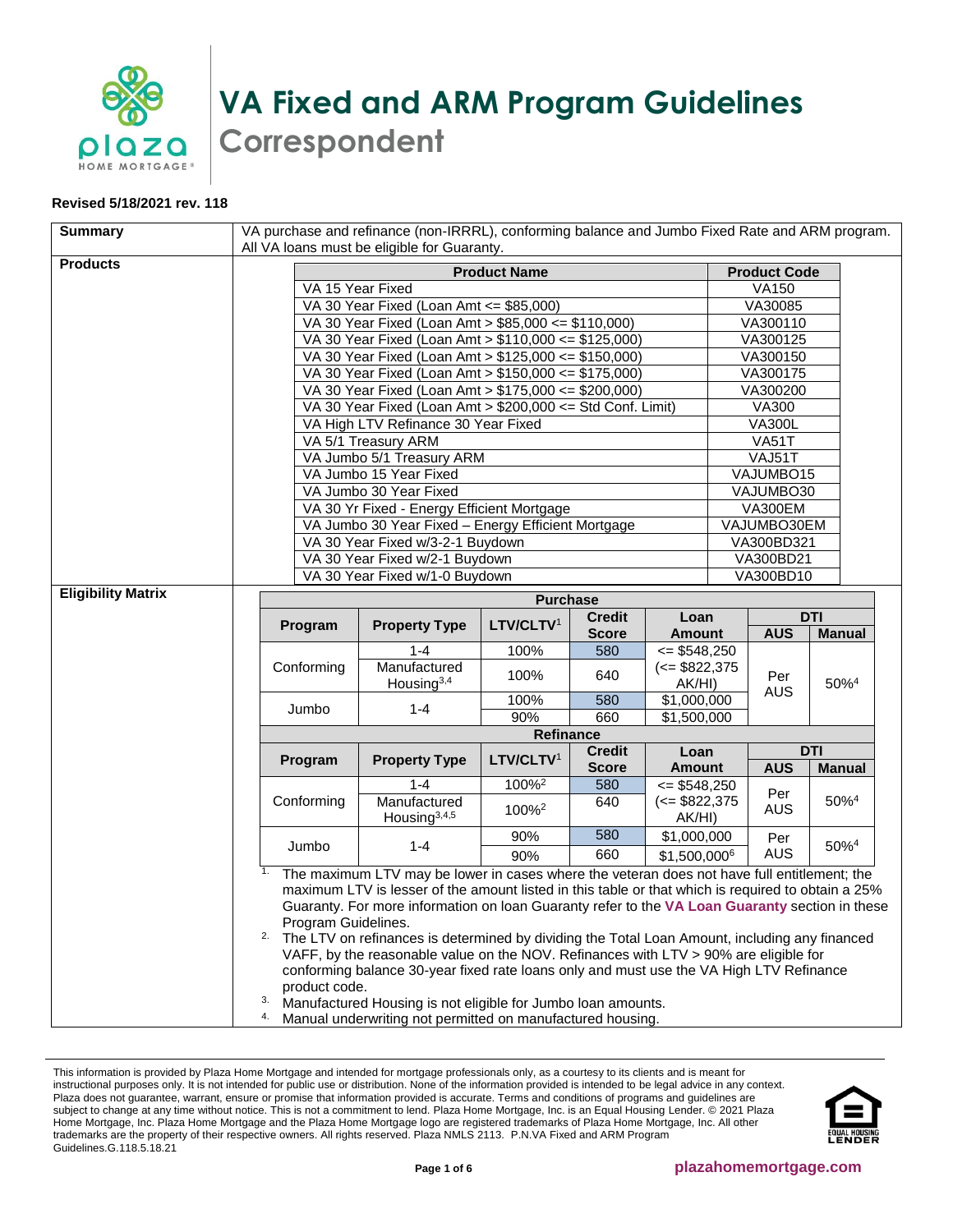|                                                | 5.<br>Refinances of manufactured homes are limited to the payoff of existing purchase money liens and<br>eligible costs.                                                                                                                                                                                                                                                                                                                                                                                                                                                                                                                                                                                                                                                                |                                                                                                                                                                                                           |                                                                                                                                              |                                                              |          |
|------------------------------------------------|-----------------------------------------------------------------------------------------------------------------------------------------------------------------------------------------------------------------------------------------------------------------------------------------------------------------------------------------------------------------------------------------------------------------------------------------------------------------------------------------------------------------------------------------------------------------------------------------------------------------------------------------------------------------------------------------------------------------------------------------------------------------------------------------|-----------------------------------------------------------------------------------------------------------------------------------------------------------------------------------------------------------|----------------------------------------------------------------------------------------------------------------------------------------------|--------------------------------------------------------------|----------|
| 4506-C / Tax Transcripts                       | A signed 4506-C for all years in which income was used in the underwriting decision are required.<br>$\bullet$<br>Refer to Plaza's Delegated Correspondent Credit Overlay Matrix for tax transcript requirements.<br>$\bullet$                                                                                                                                                                                                                                                                                                                                                                                                                                                                                                                                                          |                                                                                                                                                                                                           |                                                                                                                                              |                                                              |          |
| <b>Appraisal</b>                               | 442/1004D is required on all appraisals subject to completion. Plaza does not accept a lender's<br>$\bullet$<br>certification of completion.<br>Loan amounts $> $1,000,000$ :<br>$\bullet$<br>Plaza aligns with VA policies that enable VA-designated appraisers to rely on third-parties for<br>$\bullet$<br>appraisal related information.                                                                                                                                                                                                                                                                                                                                                                                                                                            |                                                                                                                                                                                                           |                                                                                                                                              |                                                              |          |
| <b>ARM Adjustments</b>                         | Transferred Appraisals: Per VA Guidelines                                                                                                                                                                                                                                                                                                                                                                                                                                                                                                                                                                                                                                                                                                                                               |                                                                                                                                                                                                           |                                                                                                                                              |                                                              |          |
|                                                | <b>Characteristic</b><br><b>ARM</b><br><b>Amortization Term</b>                                                                                                                                                                                                                                                                                                                                                                                                                                                                                                                                                                                                                                                                                                                         |                                                                                                                                                                                                           |                                                                                                                                              |                                                              |          |
|                                                | <b>Index</b>                                                                                                                                                                                                                                                                                                                                                                                                                                                                                                                                                                                                                                                                                                                                                                            | 30 years<br><b>Treasury</b><br>Weekly average on U.S Treasury securities adjusted to a constant maturity<br>of 1 year.                                                                                    |                                                                                                                                              |                                                              |          |
|                                                | <b>Margin</b>                                                                                                                                                                                                                                                                                                                                                                                                                                                                                                                                                                                                                                                                                                                                                                           | 2.00%                                                                                                                                                                                                     |                                                                                                                                              |                                                              |          |
|                                                | <b>Life Floor</b>                                                                                                                                                                                                                                                                                                                                                                                                                                                                                                                                                                                                                                                                                                                                                                       |                                                                                                                                                                                                           |                                                                                                                                              | 5% below the start rate, but never lower than the margin.    |          |
|                                                | <b>Interest Rate Caps</b>                                                                                                                                                                                                                                                                                                                                                                                                                                                                                                                                                                                                                                                                                                                                                               | <b>Product</b>                                                                                                                                                                                            | <b>First Adjustment</b>                                                                                                                      | <b>Subsequent</b><br><b>Adjustments</b>                      | Lifetime |
|                                                |                                                                                                                                                                                                                                                                                                                                                                                                                                                                                                                                                                                                                                                                                                                                                                                         | 5/1                                                                                                                                                                                                       | 1%                                                                                                                                           | 1%                                                           | 5%       |
|                                                | <b>Interest Rate</b><br><b>Adjustment Date</b>                                                                                                                                                                                                                                                                                                                                                                                                                                                                                                                                                                                                                                                                                                                                          | 5/1                                                                                                                                                                                                       | date.                                                                                                                                        | The first adjustment is 60-66 months after the first payment |          |
|                                                | <b>Payment Adjustment</b><br><b>Date</b>                                                                                                                                                                                                                                                                                                                                                                                                                                                                                                                                                                                                                                                                                                                                                | After the initial fixed period, the interest rate may adjust annually.<br>The payment adjustment date is the first of the month following the interest<br>rate adjustment and every 12 months thereafter. |                                                                                                                                              |                                                              |          |
|                                                | <b>Conversion Option</b>                                                                                                                                                                                                                                                                                                                                                                                                                                                                                                                                                                                                                                                                                                                                                                | Not allowed.                                                                                                                                                                                              |                                                                                                                                              |                                                              |          |
|                                                | <b>Temporary</b><br><b>Buydowns</b>                                                                                                                                                                                                                                                                                                                                                                                                                                                                                                                                                                                                                                                                                                                                                     | Not allowed.                                                                                                                                                                                              |                                                                                                                                              |                                                              |          |
| <b>Borrower Eligibility</b><br><b>Buydowns</b> | The borrower must be an eligible Veteran.<br>For VA home loan purposes, a veteran is a person who has served on active duty in the Army, Navy,<br>Air Force, Marines, Coast Guard or National Guard, and who (except for a service member on active<br>duty) was discharged or released from active duty under conditions other than dishonorable.<br>Ineligible Borrowers:<br>Partnerships<br>Corporations<br>$\bullet$<br>Guardianships<br>$\bullet$<br><b>Life Estates</b><br>$\bullet$<br><b>LLCs</b><br>Non-Revocable Inter Vivos Trusts<br>Foreign nationals<br>Borrowers with diplomatic immunity<br><b>Social Security Number:</b><br>Each borrower on the loan transaction must have a valid Social Security number.<br>ITIN (IRS Tax Identification Numbers) are not allowed. |                                                                                                                                                                                                           |                                                                                                                                              |                                                              |          |
|                                                | Temporary Buydowns are eligible subject to the following:<br>3-2-1, 2-1 and 1-0<br>$\bullet$<br>Qualify at the note rate<br>$\bullet$<br>Funds may only be provided by the seller<br>$\bullet$<br>Ineligible sources of buydown funds include the buyer, lender or other interested party<br>$\bullet$<br>Interested Party Contribution (IPC) limits apply<br>$\bullet$<br>Buydown Agreement must be included in the loan<br>$\bullet$                                                                                                                                                                                                                                                                                                                                                  |                                                                                                                                                                                                           |                                                                                                                                              |                                                              |          |
| <b>Credit</b>                                  | <b>Qualifying Credit Score:</b><br>A tri-merge credit report is required.<br>$\bullet$<br>٠<br>Each borrower must have at least one credit score.<br>$\bullet$                                                                                                                                                                                                                                                                                                                                                                                                                                                                                                                                                                                                                          |                                                                                                                                                                                                           | The qualifying score is the lower of two or the middle of three scores.<br>The lowest qualifying score of all applicants is used to qualify. |                                                              |          |

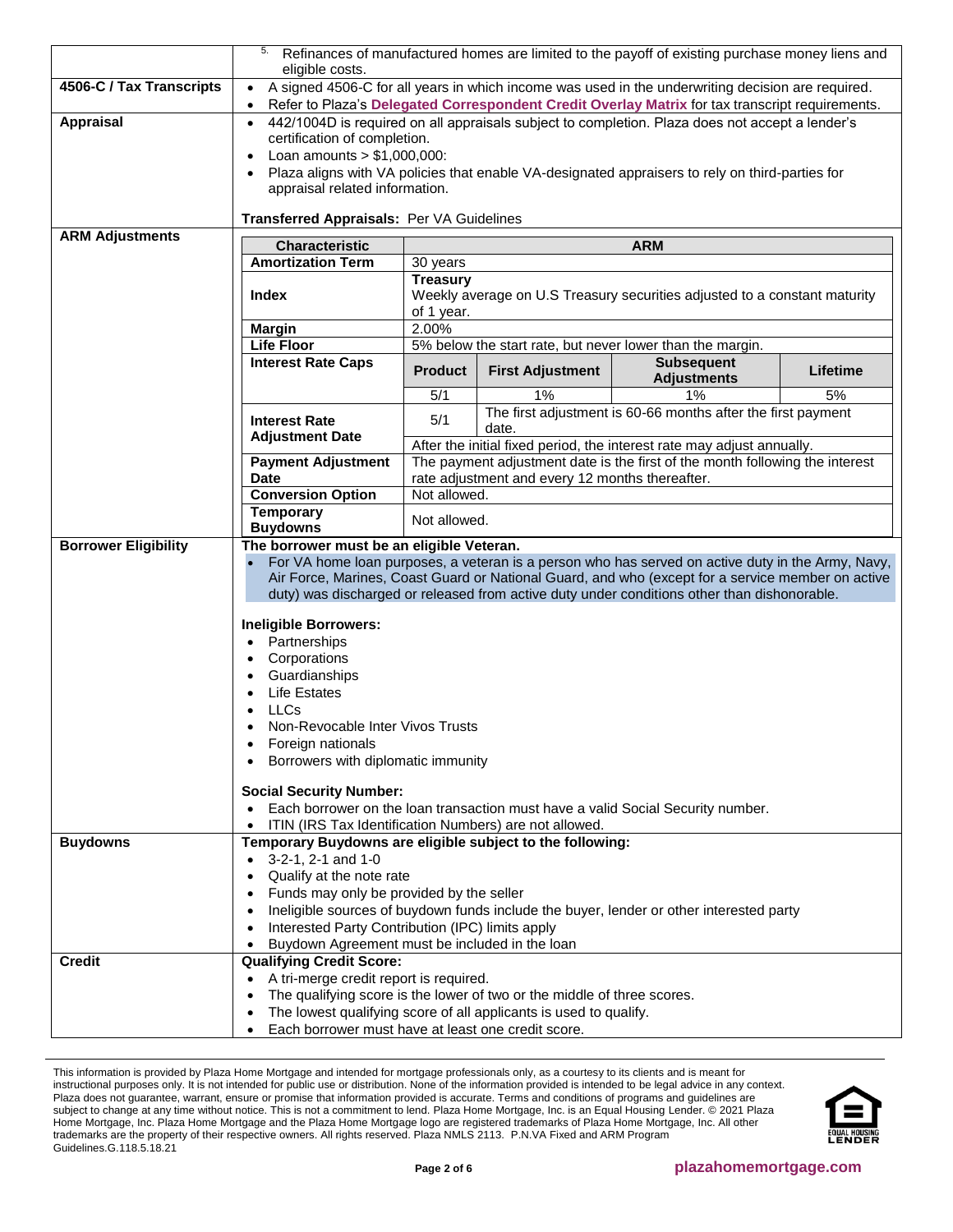<span id="page-2-0"></span>

|                              | <b>Housing Payment History:</b>                                                                                                                                    |  |  |  |
|------------------------------|--------------------------------------------------------------------------------------------------------------------------------------------------------------------|--|--|--|
|                              | When the housing payment history is not evaluated by an AUS, or for Refer/manually underwritten                                                                    |  |  |  |
|                              | loans:                                                                                                                                                             |  |  |  |
|                              | $\circ$ There may be no history of any 30-day late mortgage or rental payments within the last 24                                                                  |  |  |  |
|                              | months.                                                                                                                                                            |  |  |  |
|                              | o Housing Payment history must be documented by:                                                                                                                   |  |  |  |
|                              | • VOM received directly from an institutional mortgage servicer; or,                                                                                               |  |  |  |
|                              | A 24 month rental history directly from the landlord (for landlords with no Identity of Interest                                                                   |  |  |  |
|                              | with the borrower); or<br>Through information shown on the credit report; or<br>٠                                                                                  |  |  |  |
|                              | • Cancelled checks that cover the most recent 24-month period.                                                                                                     |  |  |  |
| <b>Disaster Policy</b>       | Refer to Plaza's Natural Disaster Policy for requirements.                                                                                                         |  |  |  |
| <b>Down Payment / Equity</b> | Asset Verification: The veteran or spouse must have sufficient cash to cover assets that are needed to                                                             |  |  |  |
| Requirement                  | close and those funds must be verified.                                                                                                                            |  |  |  |
|                              |                                                                                                                                                                    |  |  |  |
|                              | Down Payment and Cash Required to Close:                                                                                                                           |  |  |  |
|                              | Down payment/equity is required when the VA Guaranty does not equal 25% of the lesser of the                                                                       |  |  |  |
|                              | sales price or Notice of Value (NOV). The VA Calculator worksheet should be completed on every                                                                     |  |  |  |
|                              | loan. The calculator assists in calculating any required down payment from the borrower on                                                                         |  |  |  |
|                              | purchase or refinance transactions. Regardless of the loan amount, the VA guaranty plus the                                                                        |  |  |  |
|                              | Veteran's down payment and/or equity must always be at least 25% of the lesser of the sales price                                                                  |  |  |  |
|                              | or (NOV).                                                                                                                                                          |  |  |  |
|                              | Any funds required that exceed 100% of the reasonable value of the property.                                                                                       |  |  |  |
|                              |                                                                                                                                                                    |  |  |  |
|                              | <b>Gift Funds:</b>                                                                                                                                                 |  |  |  |
|                              | Gift funds are allowed for down payment and closing costs                                                                                                          |  |  |  |
|                              | Gifts may not be used for reserves<br>$\bullet$                                                                                                                    |  |  |  |
|                              | Gifts of equity - Refer to Gifts of Equity section for requirements                                                                                                |  |  |  |
|                              | A gift can be provided by a donor that does not have any affiliation with the builder, developer, real estate                                                      |  |  |  |
|                              | agent, or any other interested party to the transaction. A gift letter must:                                                                                       |  |  |  |
|                              | specify the dollar amount of the gift,                                                                                                                             |  |  |  |
|                              | include the donor's statement that no repayment is expected, and                                                                                                   |  |  |  |
|                              | indicate the donor's name, address, telephone number and relationship to the borrower                                                                              |  |  |  |
|                              |                                                                                                                                                                    |  |  |  |
|                              | <b>Gifts of Equity:</b>                                                                                                                                            |  |  |  |
|                              | When there is a gift of equity, the purchase price must be adjusted for the gift of equity. The VA Funding                                                         |  |  |  |
|                              | Fee and guaranty determination are based on the Adjusted Purchase Price (Adjusted Purchase Price =                                                                 |  |  |  |
|                              | Purchase Price – Gift of Equity). Any LOS and loan document references to Purchase Price must reflect                                                              |  |  |  |
|                              | the Adjusted Purchase Price.                                                                                                                                       |  |  |  |
|                              |                                                                                                                                                                    |  |  |  |
|                              | The underwriter must verify that sufficient funds to cover the gift have been transferred to the borrower's                                                        |  |  |  |
|                              | account, or will be documented as received by the closing agent at time of closing. Acceptable                                                                     |  |  |  |
|                              | documentation includes the following:                                                                                                                              |  |  |  |
|                              | evidence of the borrower's deposit of the donor's funds, or<br>$\bullet$<br>a copy of the donor's funds by check/electronic transfer to the closing agent, and     |  |  |  |
|                              |                                                                                                                                                                    |  |  |  |
| <b>Eligible Fees</b>         | the CD showing receipt of the donor's funds<br>$\bullet$<br>VA regulations limit the fees that the veteran can pay to obtain a loan. If the veteran was charged an |  |  |  |
|                              | ineligible fee(s), the fee must be refunded and the loan file must contain adequate documentation that                                                             |  |  |  |
|                              | the fee was refunded to the veteran.                                                                                                                               |  |  |  |
|                              |                                                                                                                                                                    |  |  |  |
|                              | Fee Recoupment on Type I Refinances:                                                                                                                               |  |  |  |
|                              | For all Type I Refinances made to refinance an existing VA-guaranteed loan, the recoupment period of                                                               |  |  |  |
|                              | all fees (excluding the VAFF), closing costs, expenses (other than taxes, escrow, insurance, and like                                                              |  |  |  |
|                              | assessments), and incurred costs must not exceed 36 months from the date of loan closing. This                                                                     |  |  |  |
|                              | requirement does not apply to Type II Refinances.                                                                                                                  |  |  |  |
|                              |                                                                                                                                                                    |  |  |  |
|                              | Recoupment Calculation: Divide all fees, closing costs, expenses, and incurred costs (excluding taxes,                                                             |  |  |  |
|                              | escrow, insurance, and like assessments), by the reduction of the monthly principal and interest payment                                                           |  |  |  |
|                              | as a result of the refinance. If the loan being refinanced has been modified, the principal and interest                                                           |  |  |  |
|                              | reduction must be computed/compared to the modified principal and interest monthly payment. VA                                                                     |  |  |  |

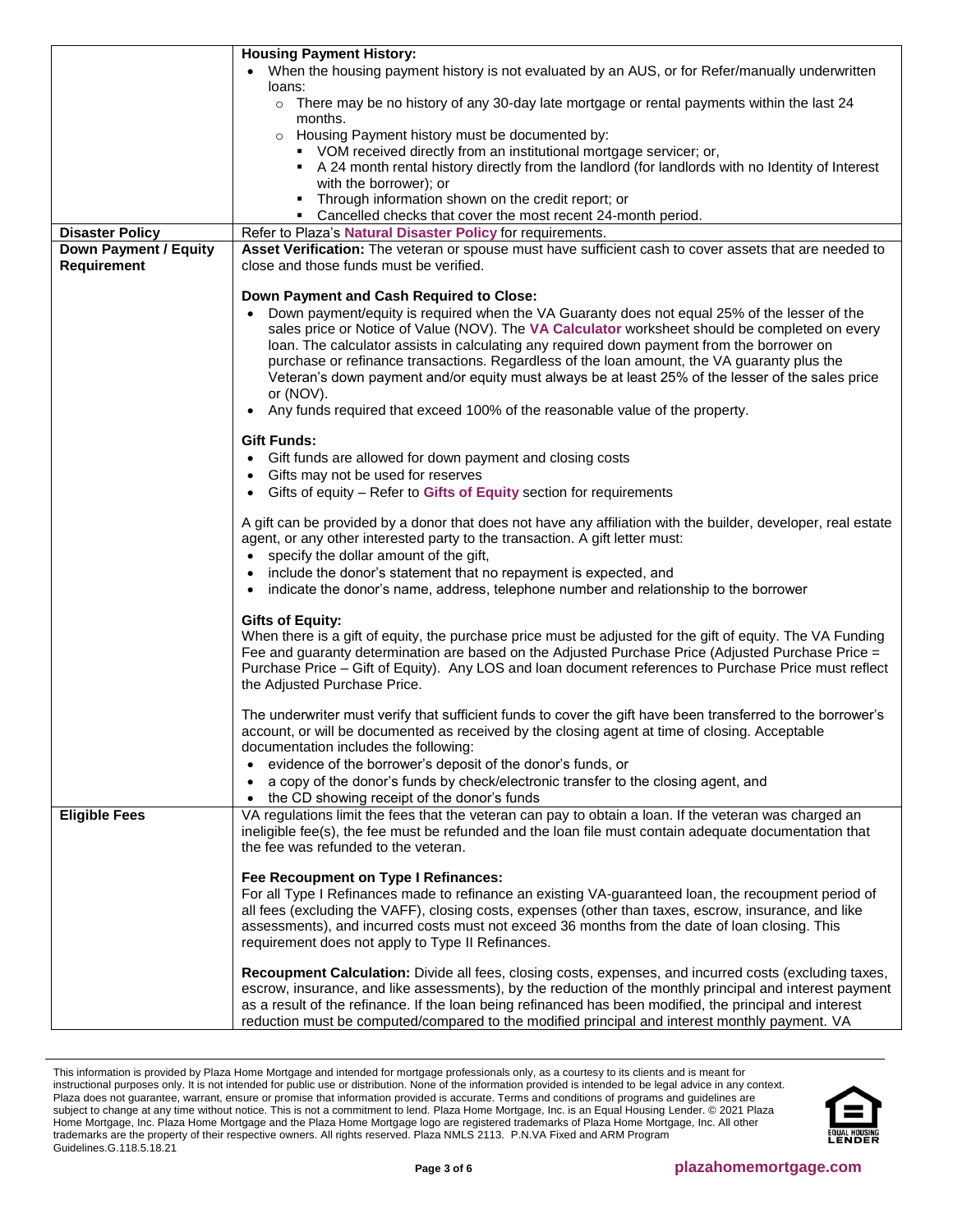|                                                          | allowable fees offset by lender credits and/or premium pricing may be excluded from the recoupment<br>calculation.                                                                                                                                                                                                                                                                                                                                                                 |              |                                                                                                |                                                                                                                |  |
|----------------------------------------------------------|------------------------------------------------------------------------------------------------------------------------------------------------------------------------------------------------------------------------------------------------------------------------------------------------------------------------------------------------------------------------------------------------------------------------------------------------------------------------------------|--------------|------------------------------------------------------------------------------------------------|----------------------------------------------------------------------------------------------------------------|--|
| <b>Energy Efficient</b>                                  | Allowed per VA Guidelines. EEMs eligible for VA purchase transactions only.                                                                                                                                                                                                                                                                                                                                                                                                        |              |                                                                                                |                                                                                                                |  |
| <b>Mortgages (EEMs)</b>                                  | Use Plaza Product Codes: VA300EM & VAJUMB30EM                                                                                                                                                                                                                                                                                                                                                                                                                                      |              |                                                                                                |                                                                                                                |  |
| <b>Escrow Accounts</b><br><b>Geographic Restrictions</b> | An Escrow/impound account is required for property taxes and insurance on all VA loans.<br>Alaska: Owner occupied and second home refinances, in the prior loan is within 12 months of the                                                                                                                                                                                                                                                                                         |              |                                                                                                |                                                                                                                |  |
|                                                          | refinance, borrower must meet the net benefit requirements.                                                                                                                                                                                                                                                                                                                                                                                                                        |              |                                                                                                |                                                                                                                |  |
|                                                          |                                                                                                                                                                                                                                                                                                                                                                                                                                                                                    |              |                                                                                                |                                                                                                                |  |
|                                                          | Hawaii:<br>Properties in Lava Zones 1 and 2 are ineligible.                                                                                                                                                                                                                                                                                                                                                                                                                        |              |                                                                                                |                                                                                                                |  |
|                                                          | Manufactured housing is not eligible.                                                                                                                                                                                                                                                                                                                                                                                                                                              |              |                                                                                                |                                                                                                                |  |
|                                                          |                                                                                                                                                                                                                                                                                                                                                                                                                                                                                    |              |                                                                                                |                                                                                                                |  |
|                                                          |                                                                                                                                                                                                                                                                                                                                                                                                                                                                                    |              | through the Title Guaranty Division (TGD) of the Iowa Financial Authority.                     | lowa: An attorney's opinion of title is acceptable in lieu of a title policy, or a title policy may be ordered |  |
|                                                          | Massachusetts: Properties with a septic system require an inspection whenever a property is<br>transferred to a different owner. A system must be inspected within 2 years prior to the transfer of title to<br>the property served by the system. An inspection conducted up to 3 years before the time of the transfer<br>may be used in the inspection report is accompanied by records demonstrating that the system has been<br>pumped at least once a year during that time. |              |                                                                                                |                                                                                                                |  |
|                                                          | Montana: Lot size of the property may not exceed 40 acres.                                                                                                                                                                                                                                                                                                                                                                                                                         |              |                                                                                                |                                                                                                                |  |
|                                                          | Nevada: Purchase transaction loans secured by properties located in Fallon, Nevada and serviced by<br>the City of Fallon Municipal Water System include a veteran-signed "Purchaser Acknowledgement and<br>Release" form. For additional information, contact the local VA office.                                                                                                                                                                                                 |              |                                                                                                |                                                                                                                |  |
|                                                          | Rhode Island: Manufactured housing is not eligible.                                                                                                                                                                                                                                                                                                                                                                                                                                |              |                                                                                                |                                                                                                                |  |
|                                                          | West Virginia: Delegated deliveries only.                                                                                                                                                                                                                                                                                                                                                                                                                                          |              |                                                                                                |                                                                                                                |  |
| <b>Income &amp; Employment</b>                           | Borrowers may qualify with a non-contingent offer of employment subject to the following requirements:                                                                                                                                                                                                                                                                                                                                                                             |              |                                                                                                |                                                                                                                |  |
|                                                          | The employment offer or contract must:<br>$\bullet$                                                                                                                                                                                                                                                                                                                                                                                                                                |              | specify that employment will start within 60 days of closing, and                              |                                                                                                                |  |
|                                                          | $\bullet$                                                                                                                                                                                                                                                                                                                                                                                                                                                                          |              | clearly identify the employer and the borrower, be signed by the employer, and be accepted and |                                                                                                                |  |
|                                                          | signed by the borrower, and                                                                                                                                                                                                                                                                                                                                                                                                                                                        |              |                                                                                                |                                                                                                                |  |
|                                                          |                                                                                                                                                                                                                                                                                                                                                                                                                                                                                    |              |                                                                                                | clearly identify the terms of employment, including position, type and rate of pay, and start date, and        |  |
|                                                          | and confirmed by written documentation.                                                                                                                                                                                                                                                                                                                                                                                                                                            |              |                                                                                                | be non-contingent. Note: If conditions of employment exist, they must be satisfied prior to closing            |  |
| Ineligible                                               | Temporary Buydowns for ARM transactions<br>$\bullet$                                                                                                                                                                                                                                                                                                                                                                                                                               |              |                                                                                                |                                                                                                                |  |
|                                                          | One-time close construction<br>$\bullet$                                                                                                                                                                                                                                                                                                                                                                                                                                           |              |                                                                                                |                                                                                                                |  |
|                                                          | VA EEM for refinance transactions                                                                                                                                                                                                                                                                                                                                                                                                                                                  |              |                                                                                                |                                                                                                                |  |
|                                                          | Borrower may not act as an interested party to a sales transaction for the subject if the builder and/or<br>property seller is a company owned by the borrower or where the borrower is a principal agent, sales                                                                                                                                                                                                                                                                   |              |                                                                                                |                                                                                                                |  |
|                                                          | agent, loan originator, mortgage broker or partner for the builder or property seller.                                                                                                                                                                                                                                                                                                                                                                                             |              |                                                                                                |                                                                                                                |  |
|                                                          | Realtor/loan broker acting as the listing agent as well as the mortgage originator/broker.<br>٠                                                                                                                                                                                                                                                                                                                                                                                    |              |                                                                                                |                                                                                                                |  |
| <b>Loan Limits</b>                                       | Borrower is a principal of the title company and/or settlement agent for the subject transaction.                                                                                                                                                                                                                                                                                                                                                                                  |              |                                                                                                |                                                                                                                |  |
|                                                          | <b>Maximum Base Loan Amount</b>                                                                                                                                                                                                                                                                                                                                                                                                                                                    |              |                                                                                                |                                                                                                                |  |
|                                                          | Program                                                                                                                                                                                                                                                                                                                                                                                                                                                                            | <b>Units</b> | <b>Contiguous U.S.</b><br>\$548,250                                                            | Alaska & Hawaii                                                                                                |  |
|                                                          | Conforming<br>Jumbo                                                                                                                                                                                                                                                                                                                                                                                                                                                                | 1-4<br>1-4   | \$1,500,000                                                                                    | \$822,375<br>\$1,500,000                                                                                       |  |
| <b>Manufactured Housing</b>                              |                                                                                                                                                                                                                                                                                                                                                                                                                                                                                    |              |                                                                                                |                                                                                                                |  |
|                                                          | Minimum 640 credit score required<br>Must be classified as Real Property                                                                                                                                                                                                                                                                                                                                                                                                           |              |                                                                                                |                                                                                                                |  |
|                                                          | The Manufactured Home must have been built on or after June 15, 1976<br>$\bullet$                                                                                                                                                                                                                                                                                                                                                                                                  |              |                                                                                                |                                                                                                                |  |
|                                                          | Double-wide minimum width<br>$\bullet$                                                                                                                                                                                                                                                                                                                                                                                                                                             |              |                                                                                                |                                                                                                                |  |
|                                                          | Leasehold properties are ineligible<br>$\bullet$                                                                                                                                                                                                                                                                                                                                                                                                                                   |              |                                                                                                |                                                                                                                |  |
|                                                          | Condo projects comprised of manufactured homes are ineligible<br>$\bullet$                                                                                                                                                                                                                                                                                                                                                                                                         |              |                                                                                                |                                                                                                                |  |
|                                                          | The manufactured home may not have been previously installed or occupied at another location<br>$\bullet$<br>All manufactured homes must meet VA guidelines, restrictions in these Program Guidelines, and                                                                                                                                                                                                                                                                         |              |                                                                                                |                                                                                                                |  |
|                                                          | <b>Plaza's Manufactured Housing Guidelines.</b>                                                                                                                                                                                                                                                                                                                                                                                                                                    |              |                                                                                                |                                                                                                                |  |

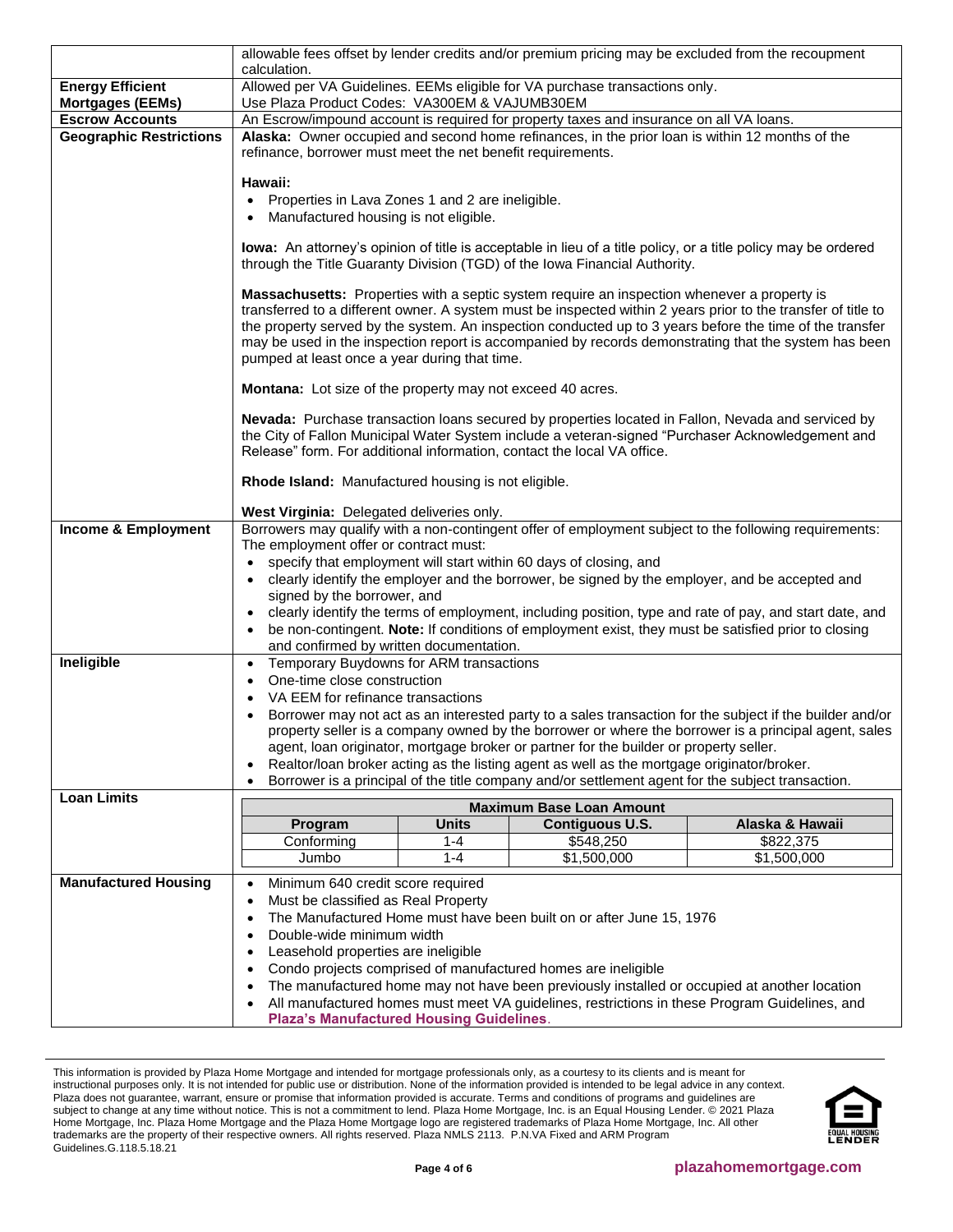|                              | Manufactured housing not eligible in states of Hawaii and Rhode Island.                                  |
|------------------------------|----------------------------------------------------------------------------------------------------------|
|                              | Cash-out is not allowed on manufactured housing. Refinances are limited to the payoff of purchase        |
|                              | money liens and eligible costs.                                                                          |
|                              |                                                                                                          |
|                              | Manufactured Homes located within a Special Flood Hazard Area are not eligible unless a FEMA             |
|                              | National Flood Insurance Program (NFIP) Elevation Certificate (FEMA Form 086-0-33) prepared by           |
|                              | a licensed engineer or surveyor stating that the finished grade beneath the Manufactured Home is at      |
|                              | or above the 100-year return frequency flood elevation is provided, and flood insurance under the        |
|                              | NFIP is obtained.                                                                                        |
| <b>Maximum Loans</b>         | A maximum of four Plaza loans is permitted to one borrower.                                              |
| <b>Property Eligibility</b>  | <b>Ineligible Properties:</b>                                                                            |
|                              | Cooperatives                                                                                             |
|                              | <b>Geothermal Homes</b>                                                                                  |
|                              | Timeshares                                                                                               |
|                              | Condotels<br>$\bullet$                                                                                   |
|                              | Geodesic Dome Homes                                                                                      |
|                              |                                                                                                          |
|                              | Geothermal homes                                                                                         |
|                              | <b>Commercial Properties</b>                                                                             |
|                              | <b>Mobile Homes</b><br>$\bullet$                                                                         |
|                              | Non-warrantable condos                                                                                   |
|                              | Timeshares<br>$\bullet$                                                                                  |
|                              | Working Farms, Ranches, Orchards                                                                         |
|                              | VA Indian Leasehold properties                                                                           |
|                              | Properties with C6 quality rating                                                                        |
|                              | Properties with C5 or C6 condition rating                                                                |
|                              |                                                                                                          |
|                              | Properties secured with PACE obligations or PACE like assessments                                        |
| <b>Repair Escrows</b>        | Per VA guidelines.                                                                                       |
|                              |                                                                                                          |
|                              | Escrow holdbacks are not allowed on manufactured housing.                                                |
| <b>Refinance Seasoning</b>   | <b>Refinance Transactions:</b>                                                                           |
|                              | The note date of the refinance loan must be on or after the later of:                                    |
|                              | the date on which the borrower has made at least six consecutive monthly payments on the loan            |
|                              | being refinanced; and                                                                                    |
|                              | the date that is 210 days after the first payment due date of the loan being refinanced.                 |
| <b>Subordinate Financing</b> | Jumbo loans that exceed the VA loan limit:                                                               |
|                              | Existing subordinate financing may be allowed case-by-case.                                              |
|                              | New subordinate financing is not allowed.                                                                |
|                              |                                                                                                          |
|                              | All loans:                                                                                               |
|                              | Properties with PACE obligations are ineligible.                                                         |
|                              | Any PACE obligations or liens must be paid and satisfied at or prior to closing.                         |
|                              | PACE liens may not be subordinated.<br>٠                                                                 |
| <b>Texas Home Equity</b>     | Cash Out is not allowed in Texas.                                                                        |
| <b>Transactions</b>          | Purchase<br>$\bullet$                                                                                    |
|                              | Refinance (non-IRRRL)                                                                                    |
|                              |                                                                                                          |
|                              | <b>Refinances:</b>                                                                                       |
|                              | All VA refinances must meet the requirements outlined in VA Circular 26-19-5. This is effective for all  |
|                              | non-IRRRL refinances with application dates on or after February 15, 2019. Requirements include but      |
|                              |                                                                                                          |
|                              | are not limited to the following:                                                                        |
|                              | Type I Cash-Out Refinance: For refinances of loans guaranteed by the VA, the new loan amount,            |
|                              | including the VA Funding Fee, does not exceed the payoff amount of the loan being refinanced.            |
|                              | Type II Cash-Out Refinance: The loan amount, including the VA Funding Fee, exceeds the payoff            |
|                              | amount of the loan being refinanced.                                                                     |
|                              |                                                                                                          |
|                              | <b>Refinance LTV:</b>                                                                                    |
|                              | For all refinance loans, the LTV is determined by dividing the total loan amount, including any financed |
|                              | VAFF, by the reasonable value per the NOV. The VA guaranty plus the Veteran's equity must always be      |
|                              | at least 25% of the Notice of Value (NOV).                                                               |
|                              |                                                                                                          |
|                              |                                                                                                          |

This information is provided by Plaza Home Mortgage and intended for mortgage professionals only, as a courtesy to its clients and is meant for instructional purposes only. It is not intended for public use or distribution. None of the information provided is intended to be legal advice in any context. Plaza does not guarantee, warrant, ensure or promise that information provided is accurate. Terms and conditions of programs and guidelines are subject to change at any time without notice. This is not a commitment to lend. Plaza Home Mortgage, Inc. is an Equal Housing Lender. © 2021 Plaza Home Mortgage, Inc. Plaza Home Mortgage and the Plaza Home Mortgage logo are registered trademarks of Plaza Home Mortgage, Inc. All other trademarks are the property of their respective owners. All rights reserved. Plaza NMLS 2113. P.N.VA Fixed and ARM Program Guidelines.G.118.5.18.21